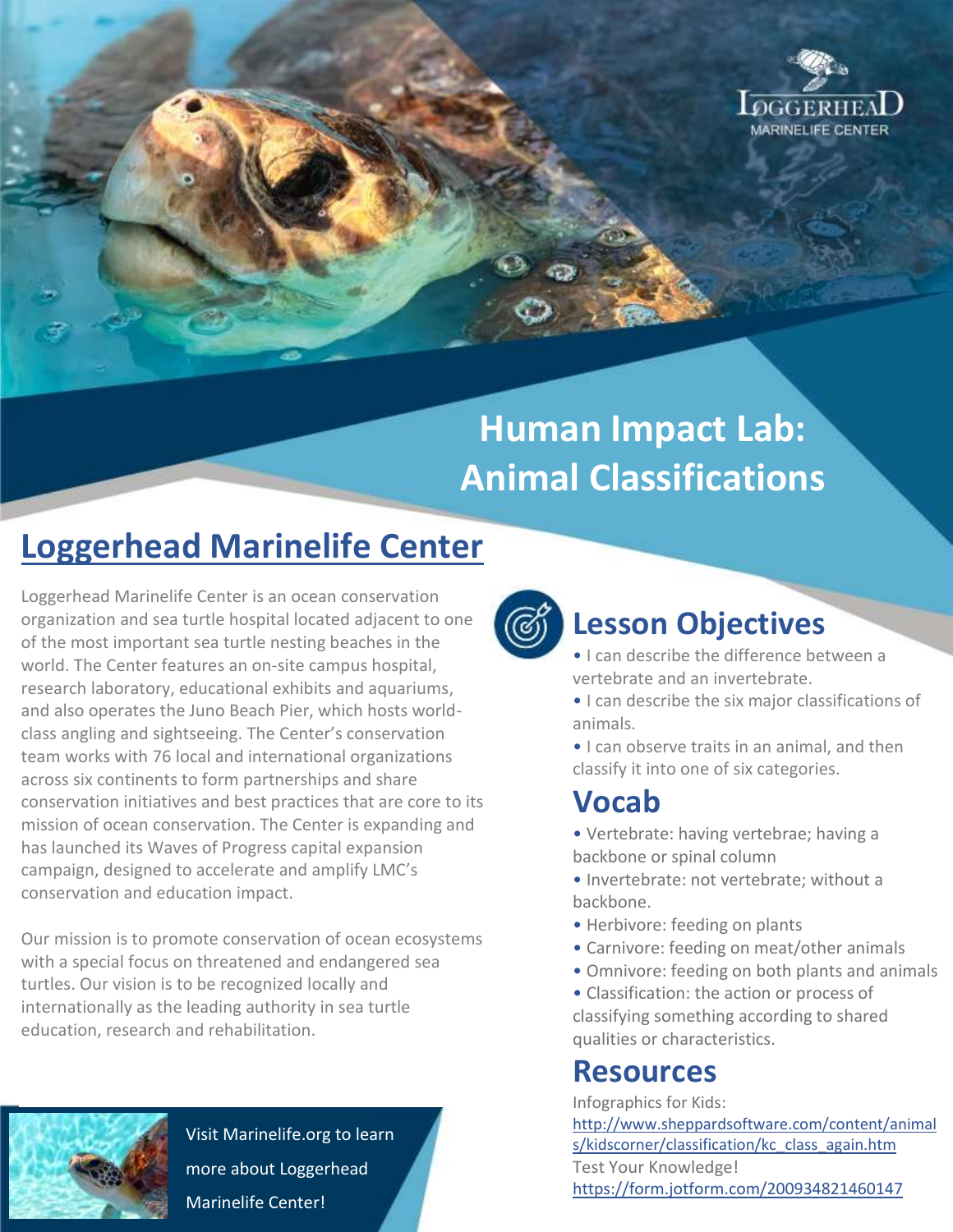## **Animal Classification Word Search**

Name:<br>Created with The TeachersComer.net Word Search Maker

#### **Animal Classification**

|   |     |          |   |         |    |         |          |              |     |         |                  |              | JEP     |             |     |          |         |         |                     |     |     |   |     |     |     |   | <b>AMPHIBIAN</b><br><b>BACKBONE</b> |
|---|-----|----------|---|---------|----|---------|----------|--------------|-----|---------|------------------|--------------|---------|-------------|-----|----------|---------|---------|---------------------|-----|-----|---|-----|-----|-----|---|-------------------------------------|
|   |     |          |   |         |    |         |          |              | F   | Y       | Y                | J            |         | WKDXJ       |     |          |         |         |                     |     |     |   |     |     |     |   | <b>BIRD</b>                         |
|   |     |          |   |         |    |         | N        | E.           |     | С       | w                | M            |         | W W S       |     |          | Q R     |         | D E                 |     |     |   |     |     |     |   | COLDBLOODED<br><b>EGGS</b>          |
|   |     |          |   |         |    | QF      | C        | B.           | v   | Α       | P.               | Ε            | $\circ$ | z           | J   | s        | Q       | D       | s                   | M   | D   |   |     |     |     |   | <b>FEATHERS</b>                     |
|   |     |          |   | W       | N. |         | B        | A            | т   | G       | M                | V            | $\circ$ | x           | G   | Y        | $\circ$ | V       | U                   | Ε   | O N |   |     |     |     |   | <b>FISH</b><br><b>FUR</b>           |
|   |     |          | J | A       | W  | s       | C        | C            | G   | н       | z                | A            | U       | ε           | V   | R        | - P     | Ε       | G                   | C   | v   | D | .N  |     |     |   | <b>GILLS</b>                        |
|   |     |          | Y | ч.      | G  | н       | н        | к            | ν   | v       | v                | P            | -1      | ĸ           | U   | Ε        | U       | R       | F                   | Ε   | N   | Q | -L  |     |     |   | <b>INVERTEBRATE</b><br>MAMMAL       |
|   |     | E        | s | W       |    | P       |          | в            | F   | м       | Z                |              | P       | F           | т   | R        | Ε       | т       |                     | W V | z   | x | Ŀ   | -U  |     |   | MILK                                |
|   |     | W        | м | к       |    | Ε       | N        | O            | R   | N       | С                | M            | D       | Ŀ           | v   | $\Omega$ | M       | Ε       | Ε                   | G   | G   | S |     | X   |     |   | <b>REPTILE</b><br><b>SCALES</b>     |
|   | F   | A        | А | D       | L. |         |          | X X N M      |     | . V     | G                | в            | W F     |             | X   | s        | T       | В       | s                   | U   | M   | M | 1   | L.  | к   |   | VERTEBRATE                          |
|   | Е   | x        | M | z       | s  | F       | G        | Ε            | Y   | H       | G                | т            |         | X Z V       |     | С        | D       | R       | M J                 |     | R   |   | F   | W T |     |   | WARMBLOODED                         |
|   | s   | F        | м | $\circ$ | v  | N       | P        | Y            | F   | P       | 1                | D            | x       | ı           | U   | A        | к       | А       | P                   | J   | N   | R | Ε   | F T |     |   |                                     |
| L | Ο   |          | А | U       | x  | м       | X        | J            | Ε   | С       | N H              |              |         | Z G D       |     | L        | F       | т       | J                   | M   | L   | L | Ε   | C   | T B |   |                                     |
|   | X R |          |   |         | D  | v       |          | R            | A   | в       |                  | O M          | ा       | T           | J   | Ε        |         | Ε       | Ε                   | в   |     | F | W   | v   | С   | R |                                     |
| P | P   | в        | м | н       | w  | Υ       | Ð        | н            | т   | н       | z                | L.           | т       | А           | B   | s        | M       | н       | R                   | Ε   | ₽   | т |     |     | Ε   | H |                                     |
|   | Y   | κ        |   | B       | L  | O       | $\Omega$ | $^{\circ}$   | н   | В       | s                | С            |         | D W         |     | A M P    |         | н       | л                   | в   | ı   | Α | N   | т   |     |   |                                     |
|   | N.  | V        | x | R       | E  | $\circ$ | R        | J            | Е   | N       | X                |              | A V     |             | B T | A        | $\circ$ |         | F                   |     |     | κ | A   | YL  |     |   |                                     |
|   | J   | Q        | F | P       | D  | Ο       | P        |              | A R | Ε       | D                | x            | ി       | z           | L   | P        | н       | O       | z                   | s   | м   | R | Y   |     | T R |   |                                     |
|   |     | А        | В | z       | x  | O       | D        | $\mathsf{A}$ | s   | $\circ$ | $\Omega$         | Ζ            | N       | $\mathbb L$ | L   |          | O W W Y |         |                     | к   | в   | т | N A |     |     |   |                                     |
|   |     | $\Omega$ | K | Y       | N  | G       | Y        | Ο            | O   |         | A W              | $\mathsf{A}$ | R       | M           | B   | L        | $\circ$ | $\circ$ | D                   | Ε   | D   | Y | F   | . U |     |   |                                     |
|   |     |          | G |         | w  |         | S        |              | м   | С       | U                | F            | C       | F           | v   |          |         | D       |                     | U   | R   | D |     |     |     |   |                                     |
|   |     |          | κ | Q       |    |         |          |              | Q   | т       | Γ                | X            |         | M G         | G   |          | N K     | R       | Ε                   | V   | н   | С | -N  |     |     |   |                                     |
|   |     |          |   |         |    |         |          |              |     |         |                  |              |         |             |     |          |         |         | POARNKWITAANCEAWDTQ |     |     |   |     |     |     |   |                                     |
|   |     |          |   |         |    |         |          |              |     |         |                  |              |         |             |     |          |         |         | UIVQMKDNIGZVZEMTV   |     |     |   |     |     |     |   |                                     |
|   |     |          |   |         |    |         |          |              |     |         | MWKYOKJANKPWV    |              |         |             |     |          |         |         |                     |     |     |   |     |     |     |   |                                     |
|   |     |          |   |         |    |         |          |              |     |         | <b>STCTQITLB</b> |              |         |             |     |          |         |         |                     |     |     |   |     |     |     |   |                                     |
|   |     |          |   |         |    |         |          |              |     |         |                  |              |         | W M M       |     |          |         |         |                     |     |     |   |     |     |     |   |                                     |
|   |     |          |   |         |    |         |          |              |     |         |                  |              |         |             |     |          |         |         |                     |     |     |   |     |     |     |   |                                     |

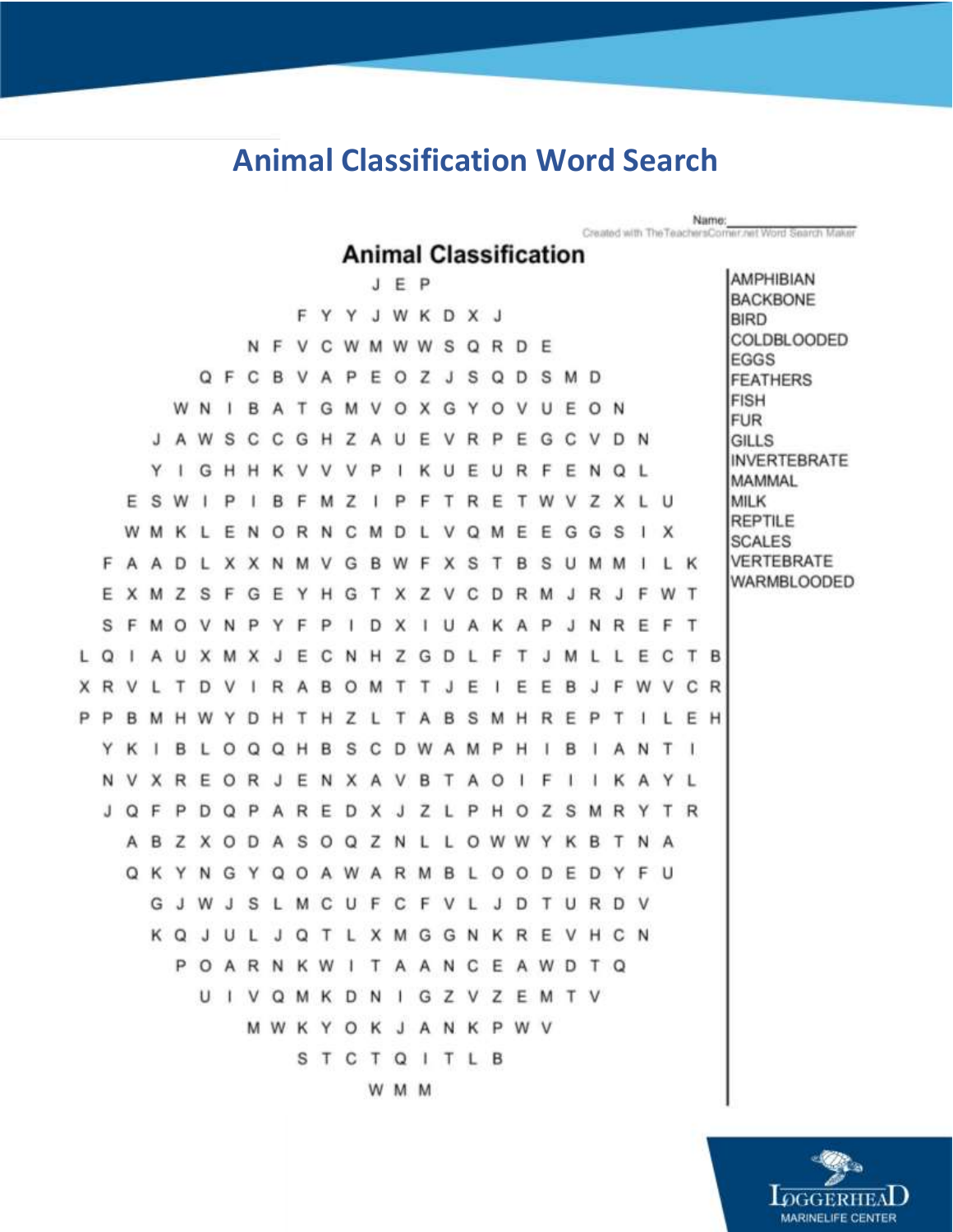#### **Animal Classification Word Search Key**

Name:<br>Created with The TeachersCorner.net Word Search Maker **Animal Classification** AMPHIBIAN J E P **BACKBONE** F Y Y J W K D X J **BIRD COLDBLOODED** N F V C WMWWSQR D - F **EGGS** B Q C V  $A$ PEOZJ S M D S  $\Omega$ D **FEATHERS FISH** W N B T G OXGY  $\circ$ UEON M v **FUR** A W G C GHZAUE VR P GCVDN J O **GILLS INVERTEBRATE** G Υ  $\mathbf{I}$ V V P  $\mathbf{I}$ KUE FENQL н V U MAMMAL E S W P  $\mathbf{I}$ E PF TR  $E$ W V Z X **MILK** F M Z  $\mathbf{I}$ L U **REPTILE** W к E N G R N C M D L V Q M EGGS  $1 \times$ **SCALES** F A Ξ VERTEBRATE D X X М V G B W F  $\times$ Τ E S U MMILK WARMBLOODED s E E 5  $\times$ z F G Υ H G T X Z V D  $R$ F W T м J  $J$ P S  $F$ O V P  $\perp$ D X  $1$  U к PJNREFT N Υ C T B L Q CNHZ G D F  $\mathbf{1}$ U x M X J E J M L L Ε X R V т D V R **BOM** Τ Т  $\mathsf{J}$  $\mathbf{I}$ E B J F W v C<sub>R</sub> ŧ P P HZL  $H$ **B** M H W Y D  $H$ T A B Ε MHRE B L **BSCDWAMPH** YK и  $0QQ$  $\mathbf{I}$ т N V XREORJ NXAVBTA K A Υ L  $\circ$ Е 1 F -1 JQFP DQPA E EDXJZLP R HOZ S M<sub>R</sub> Υ Τ A B Z X O D A O Q Z N L L O W W К B т N Y A QKYN G Y Q O A W A U WJS J D U  $R$ G J L M C F С F V L  $\mathbf{T}$ D v ுப **XMGGNKREVH** KQJUL C N JQTL CEAWDTQ POARNKW TAAN  $\mathbf{I}$ UIVQM K D N I G Z V Z E M T V JANK MWKY O K P W V STCTQ<sup>1</sup> T L B W M M